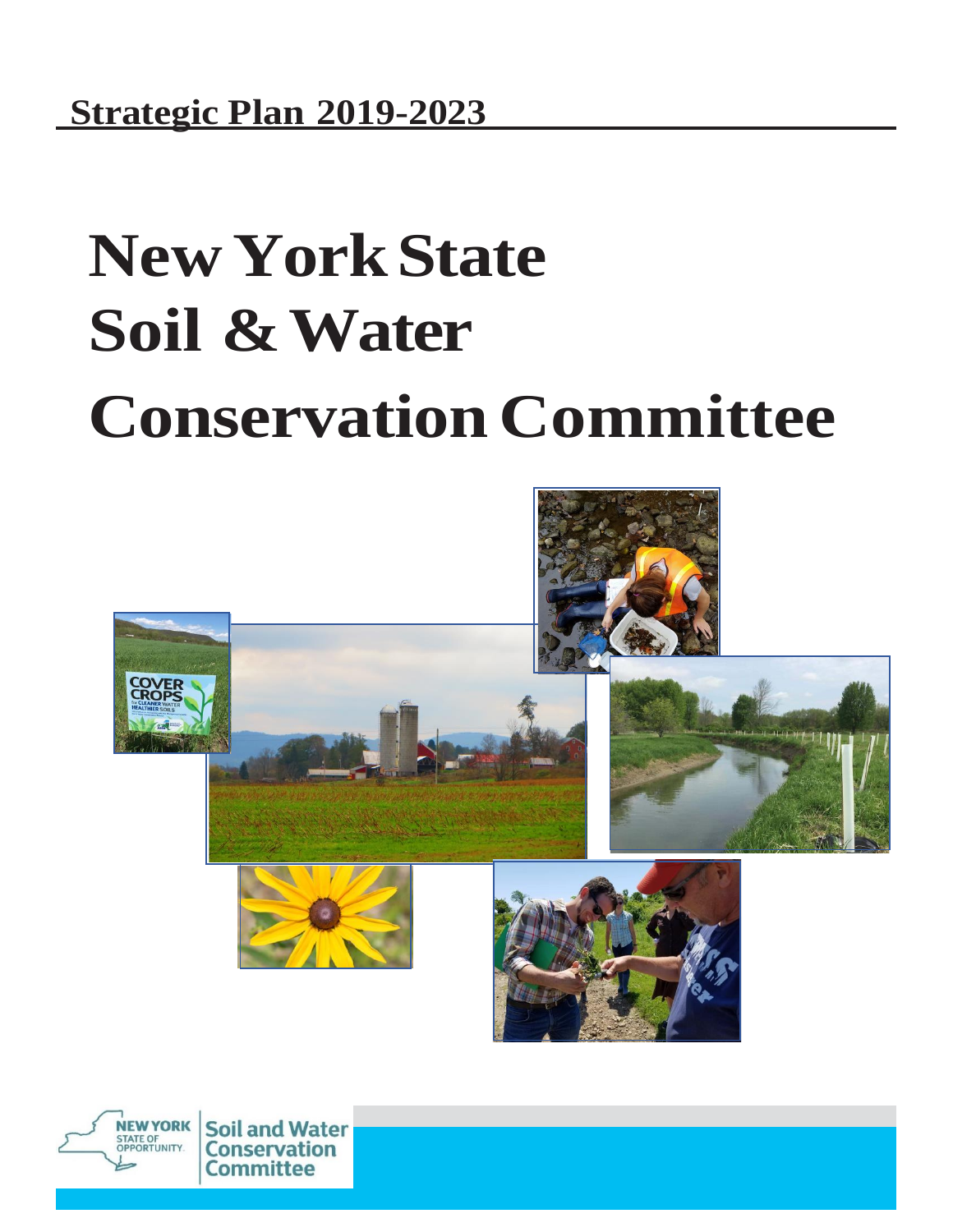





## **TABLE of CONTENTS**

| Introduction                                                                                      |   |
|---------------------------------------------------------------------------------------------------|---|
| <b>About This Plan</b><br><b>Committee Members and Advisory Members</b>                           |   |
|                                                                                                   |   |
| <b>Goal: Conservation District Operations,</b><br><b>Technical Services, and Program Delivery</b> | 6 |
| <b>Goal: Comprehensive Natural</b><br><b>Resources Management</b>                                 |   |
|                                                                                                   |   |
| <b>Goal: Cooperative Conservation</b>                                                             |   |



Photo credits: Front cover, clockwise from top right: Rockland SWCD District Manager Nicole Laible examines water samples, Wyoming SWCD riparian buffer planting, Troy Bishopp of Madison SWCD at grazing workshop with SWCC regional coordinator Ryan Cunningham, Flora photo by Chastity Miller of Franklin SWCD, Cover crops field sign, Madison SWCD works with farms to plant cover crops. TOC, counterclockwise from top right: Rockland SWCD volunteers help secure the fyke net at Minisceongo Creek for the American eel project, A six row interseeder purchased by the Genesee River Watershed Coalition, Cortland SWCD District Manager Amanda Barber talking to Marathon Central School students about composting, Agricultural Environmental Management (AEM) display at outreach events.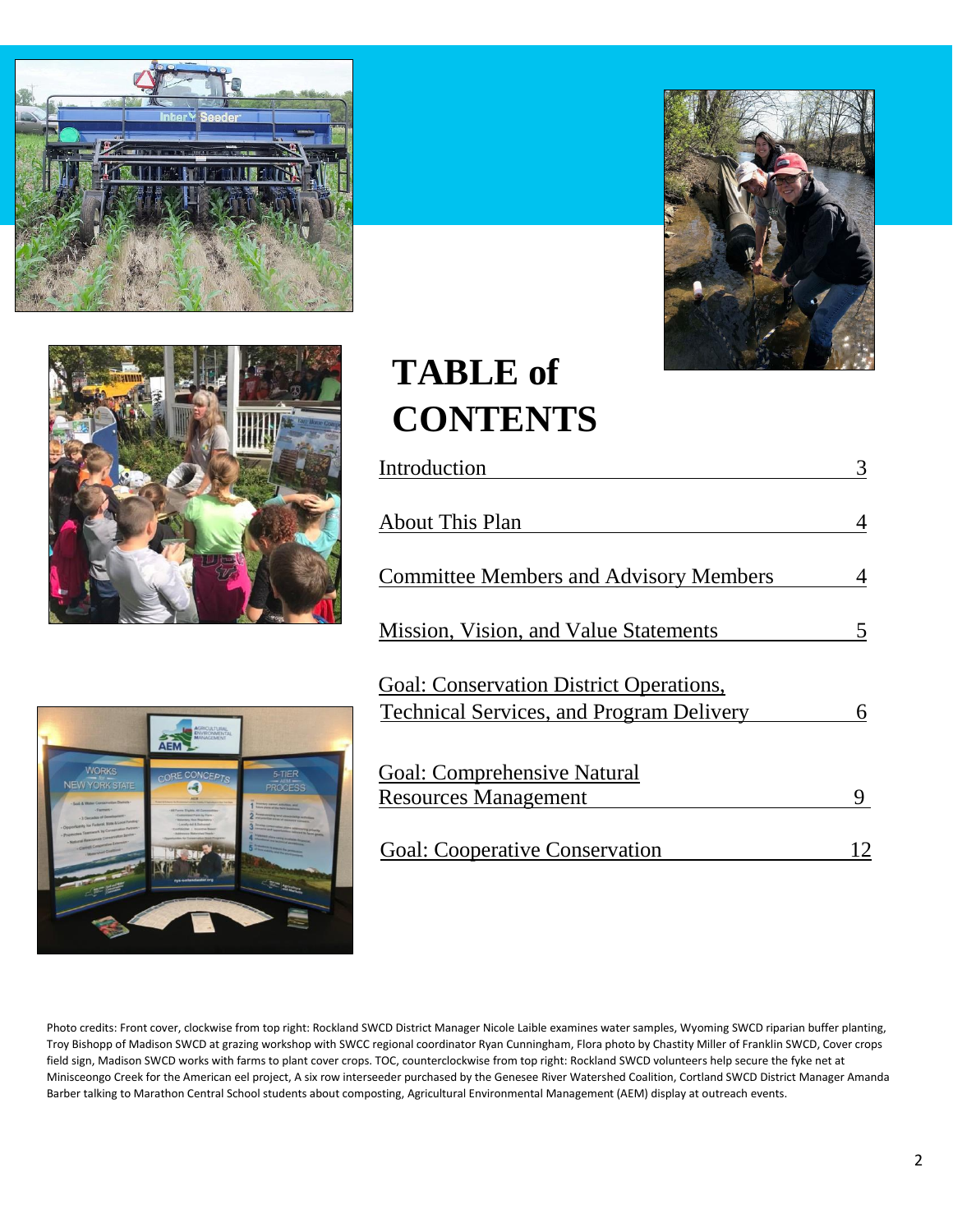

## **Introduction**

New York State Soil and Water Conservation Districts are recognized as local leaders on water quality, soil health, community and natural resource resiliency, green infrastructure, and other local natural resource concerns. A leading strength of the Districts is their flexibility in with whom they can work unlike other governmental agencies, Districts have a long history working with private landowners. The Agricultural Environmental Management framework, developed by the State Committee in collaboration with Districts and under the leadership of the Department of Agriculture and Markets, capitalizes on this authority by utilizing a tiered approach to evaluate environmental conditions on individual farms. Participation in the [Agricultural Environmental Management](https://www.nys-soilandwater.org/aem/nonpoint.html) (AEM) program is voluntary, but those that choose to become involved are eligible to receive financial assistance through the [Agricultural Nonpoint](https://www.nys-soilandwater.org/aem/nonpoint.html)  [Source Abatement and Control](https://www.nys-soilandwater.org/aem/nonpoint.html) (AgNPS) an[d Climate Resilient Farming](https://www.nys-soilandwater.org/programs/crf.html) (CRF) grant programs to develop conservation plans and implement conservation practice systems. Districts also have authority to work with private landowners on non-agricultural projects.

As urban centers and suburban sprawl expand, Districts have broadened to have expertise in stormwater management, stream degradation and repair, invasive species management, green infrastructure, and other fields to meet local needs. The [Emergency Stream Intervention Program,](http://www.clrp.cornell.edu/nuggets_and_nibbles/articles/2016/stream.html) created by Delaware County Soil and Water Conservation District, trains local highway officials and others in how to respond to stream flooding events by recognizing unstable stream beds, prioritizing which to work on, and rebuilding effectively. More frequent high intensity storms have made this program, which has been replicated by Districts across the state, even more crucial.

The State Committee supports Districts through establishing policies to guide local programs, providing technical and administrative support for local programs, and administering the AEM, AgNPS, CRF, and [Ecosystems Based Management](https://www.nys-soilandwater.org/aem/forms/ebmREPORT18.6.pdf) (EBM) programs. The State Committee also serves as an information and idea network among member agencies and organizations and advises other government agencies on matters relating to soil and water conservation.

As climate change and land use pressures threaten New York State's agricultural and natural resources, the roles of Conservation Districts and the State Committee have become even more essential. The State Committee's historical role as a facilitator of information sharing allows it to continue to work with other state agencies to share expertise, resources, and access to advance cooperative conservation statewide. It is only with this cooperative approach that we will be able to effectively face the conservation challenges of the next five years and beyond. The New York State Soil & Water Conservation Committee operates as an agency of the State located within the Department of Agriculture & Markets. While the Committee functions under its own statutory charge, the fulltime staff members are employees of the Department's Division of Land & Water Resources.

#### **History**

Soil and Water Conservation Districts were established throughout the United States in response to the Dust Bowl of the 1930s. The New York State Soil Conservation District Law, creating the State Soil Conservation Committee and authorizing counties to create local Soil Conservation Districts, was passed in 1940—and New York's first Conservation District, in Schoharie County, was established just a few months thereafter. The role of the Conservation Districts expanded in the 1950s and 60s, as awareness of the importance of water quality grew. After the [Clean Water Act](https://www.epa.gov/laws-regulations/summary-clean-water-act) was passed in 1972, increased demand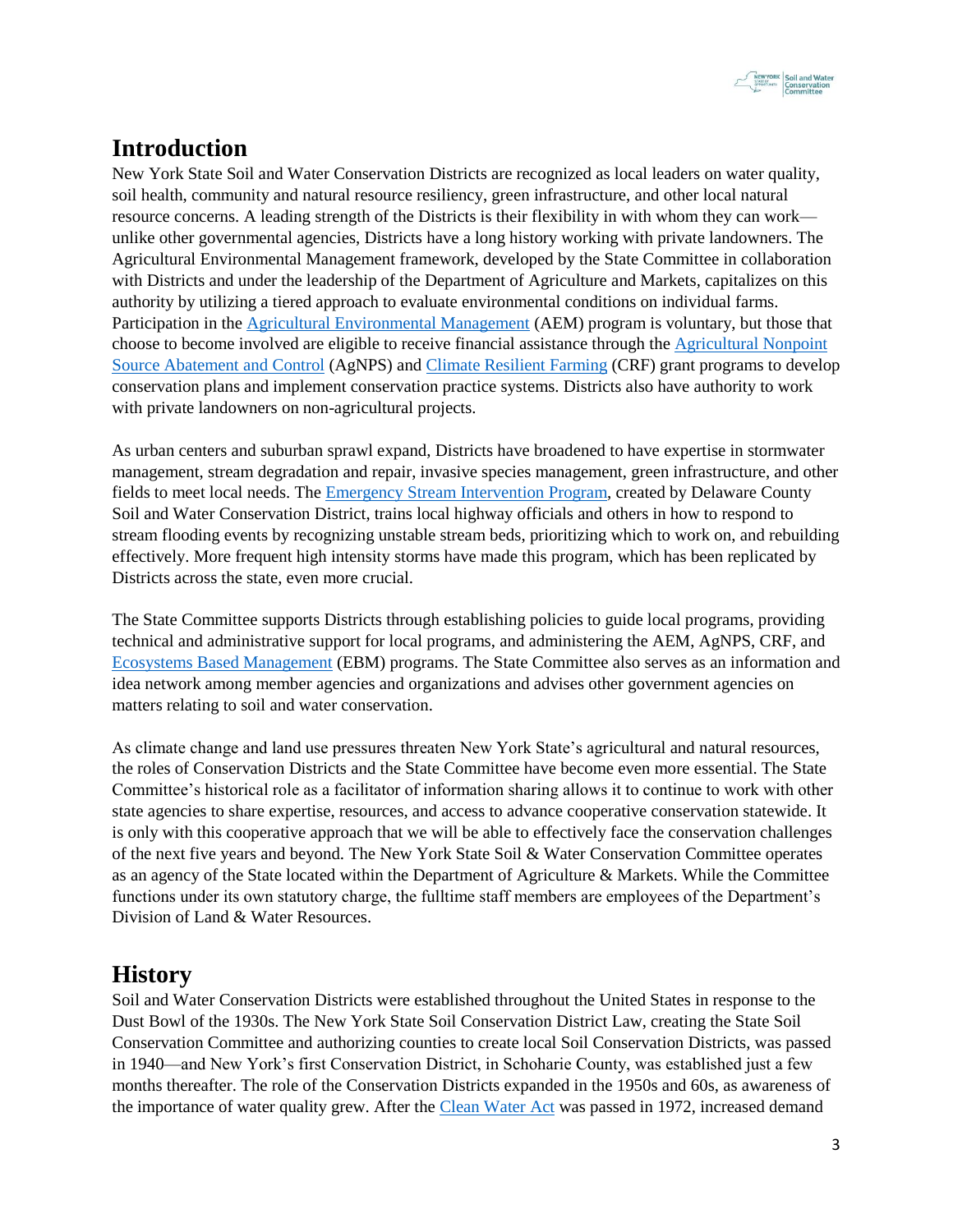

for services from the Districts led them to increase their capacity and add technical staff, as well as to change their names to Soil and Water Conservation Districts. District successes soon led counties to fully recognize their value and designate them as the lead local water quality agency. The State Committee responded as well, by hiring regional staff to better support local Districts and ensuring that Districts have the authority and the funding to work on non-point source (NPS) water quality management. The financial security of funding through the Environmental Trust Fund (now the Environmental Protection Fund), created in 1993, has allowed the State Committee and Districts to continue their operations successfully and to develop award-winning programs such as the Agricultural Environmental Management (AEM) framework and the post-flood Emergency Stream Intervention program.

#### **About This Plan**

The 2019 – 2023 Strategic Plan begins with recognition of the Committee members and stating the Committee's mission, vision, and values. It then moves into the goals the Committee expects to achieve/advance.

Each of the three major areas (Conservation District Operations/Technical Services/Program Delivery, Comprehensive Natural Resource Management, and Cooperative Conservation) begins with a goal, and continues with objectives to meet those goals. The goals reflect an overarching, long-term vision for how the Committee and Districts can grow in that area. The goal is refined into an achievable framework through measurable objectives for the 2019 – 2023 planning horizon.

#### **State Committee Voting Members**

The New York State Soil & Water Conservation Committee is led by five voting members appointed by the Governor who serve five-year terms:

- ➢ **Dale Stein** Genesee County, Committee Chair, is the Representative-at-Large for Farm Interests
- ➢ **David Brass** Jefferson County, Committee Vice-Chair, represents the New York State Grange
- ➢ **Erica Goodman** Saratoga County is the Representative-at-Large for Urban, Suburban, and Rural Non-farm Interests
- ➢ **Darin Hickling** Otsego County represents the New York Farm Bureau
- ➢ **Vacant** New York Association of Conservation Districts

Representatives of nine organizations serve as advisory members:

- ➢ [NYS Department of Agriculture & Markets](https://www.agriculture.ny.gov/)
- ➢ [NYS Department of Environmental Conservation](https://www.dec.ny.gov/)
- ➢ [NYS Department of Health](https://www.health.ny.gov/)
- ➢ [NYS Department of State](https://www.dos.ny.gov/)
- ➢ [USDA Natural Resources Conservation Service](https://www.nrcs.usda.gov/wps/portal/nrcs/site/national/home/) (NRCS)
- ➢ [Cornell Cooperative Extension](http://cce.cornell.edu/)
- ➢ [College of Agriculture & Life Sciences at Cornell University](https://cals.cornell.edu/) (CALS)
- ➢ [State University of New York College of Environmental Science & Forestry](https://www.esf.edu/) (SUNY ESF)
- ➢ [New York State Conservation District Employees' Association](https://www.nyscdea.com/)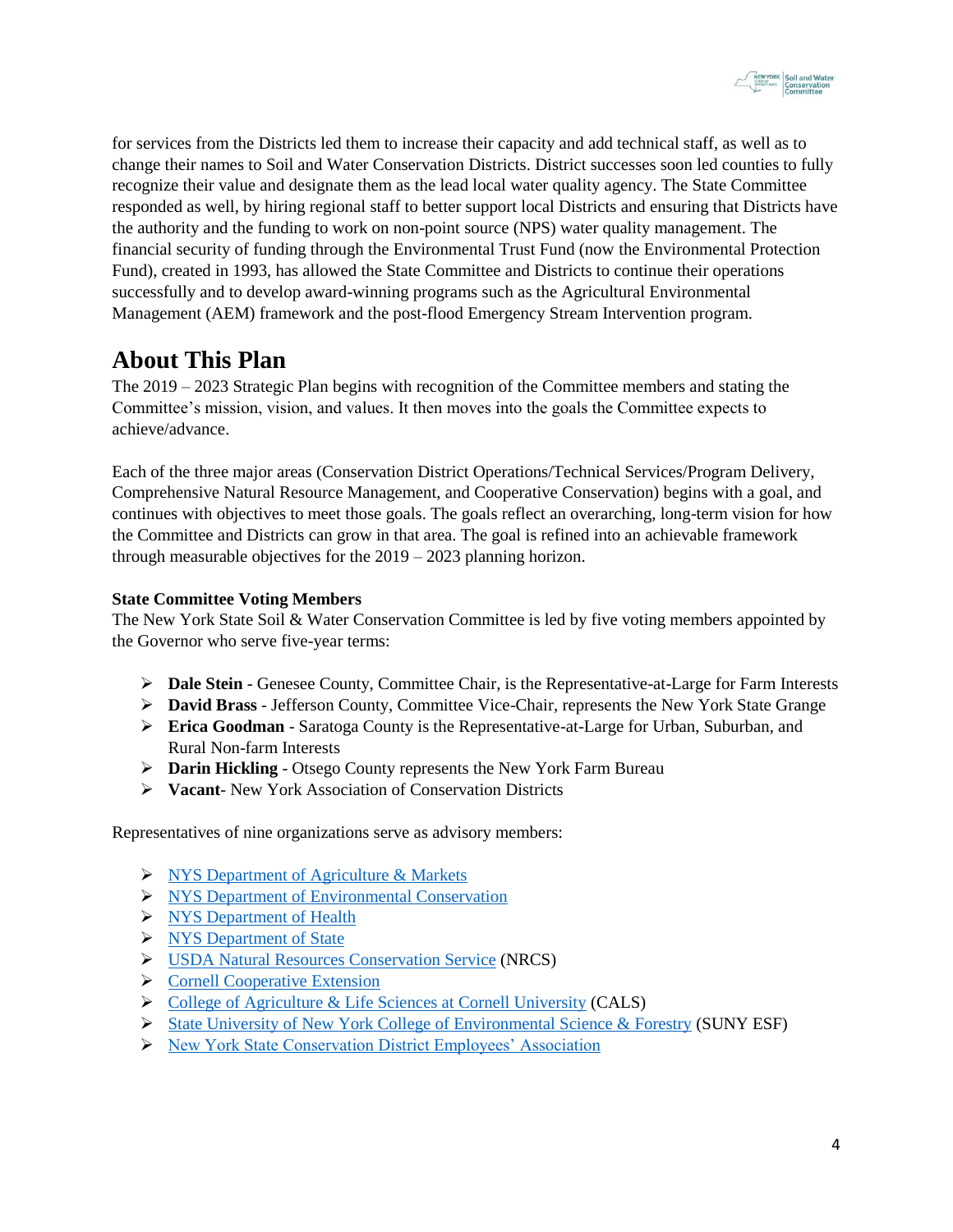

## **Mission Statement**

The mission of the New York State Soil and Water Conservation Committee is to advance comprehensive natural resources management through the support of local Soil and Water Conservation Districts.

#### **Statement of Values**

- ❖ Comprehensive and science-based natural resource management on lands both public and private
- ❖ Cooperative partnerships to achieve natural resource conservation goals
- ❖ Local leadership and grass roots decision making as key to successfully managing natural resources
- ❖ A strong voluntary local delivery system provided through Conservation Districts
- ❖ Trust that exists among landowners, local officials, conservation partners and soil and water conservation district personnel
- ❖ Natural resource conservation within the context of a working landscape
- ❖ Leadership that unites federal, state and local initiatives that promotes natural resources management on a watershed scale
- $\triangle$  A system that allows and fosters an ongoing opportunity for Districts to adapt to a changing landscape: environmental, technical, and political
- ❖ The environmental stewardship role of NY farmers and the benefits of well managed farms to local communities

#### **Vision for the Future**

- ❖ District technical capacity is enhanced to effectively address local natural resource issues
- ❖ Conservation is locally led, science based, and natural resource driven
- ❖ Conservation District legislative authority, and funding fully addresses emerging conservation issues
- ❖ Community based land use planning considers natural resource impacts
- ❖ District operations are well managed and financially secure to effectively address local natural resource issues
- ❖ Public awareness of the District mission to protect and enhance natural resources is increased within their communities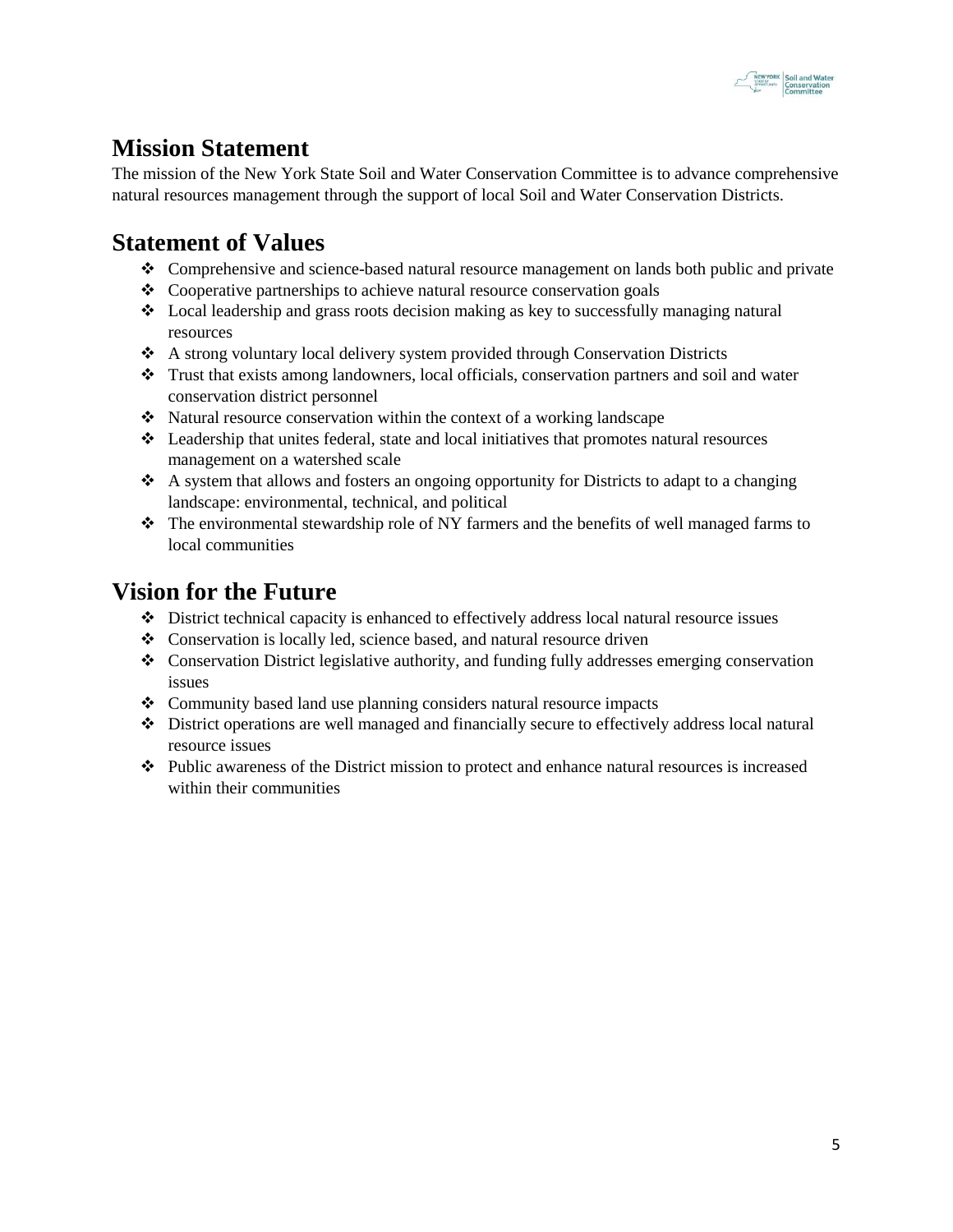

## **Strategic Goal: Conservation District Operations, Technical Services and Program Delivery**

- SWCDs continuing to build and maintain highly qualified managerial, technical, and administrative staff. Conservation Districts with Boards of Directors that are leaders in their field, engage in strategic and annual planning, to direct effective conservation services.
- SWCDs continuing to fulfill comprehensive conservation services, including timely planning, practice implementation, evaluation, permitting, and other requirements for conservation work by maintaining highly qualified managerial, technical and administrative staff with necessary experience, knowledge, and demonstrated skills.

#### *Operations Objectives:*

- Advocate for increased funding of the State Aid to Districts and AEM Base Programs to facilitate District staff capacity to carry out priority natural resource programs
- Work with District Managers and Boards upon request to develop an employee compensation system commensurate with District resources, programs, commitments, and responsibilities
- Work with SUNY and other institutions of higher learning to promote SWCD careers. Work with career counselor offices and Department heads to provide information to students throughout their College education to prepare them for SWCD career paths
- Provide and facilitate training to District staff on managerial, technical and administrative topics
- Work with the [New York Association of Conservation Districts](https://nyacd.org/) (NYACD) and the [Conservation](https://www.nyscdea.com/) [District Employees' Association](https://www.nyscdea.com/) (CDEA) to assist District Directors to perform at a high level through training, mentoring, and leadership initiatives
- Demonstrate the benefits of comprehensive strategic planning through development and delivery of training modules and one-on-one interaction at board meetings to facilitate adaptive and effective strategic planning, and annual plans of operations
- Convene regular State Aid to Districts meetings to review current performance measures and make recommendations to modify, strengthen and determine importance to all statutory categories
- Actively assist Districts to consistently meet and exceed State Aid to Districts, Part C Performance Measures
- Continue to work with District staff and boards to review and provide feedback on operational elements and District Programs
- Hold regular Operations Subcommittee meetings to address operational related inquiries and matters
- Annually review and update the Districts' Operations manual through the Operations Subcommittee
- Provide direction to Districts in financial management and grant administration utilizing approved and appropriate accounting standards
- Develop and deliver a complete list of District Director training modules through in person interaction with Regional AEA
- Work with the NYCDEA on implementation of a management/leadership certification training program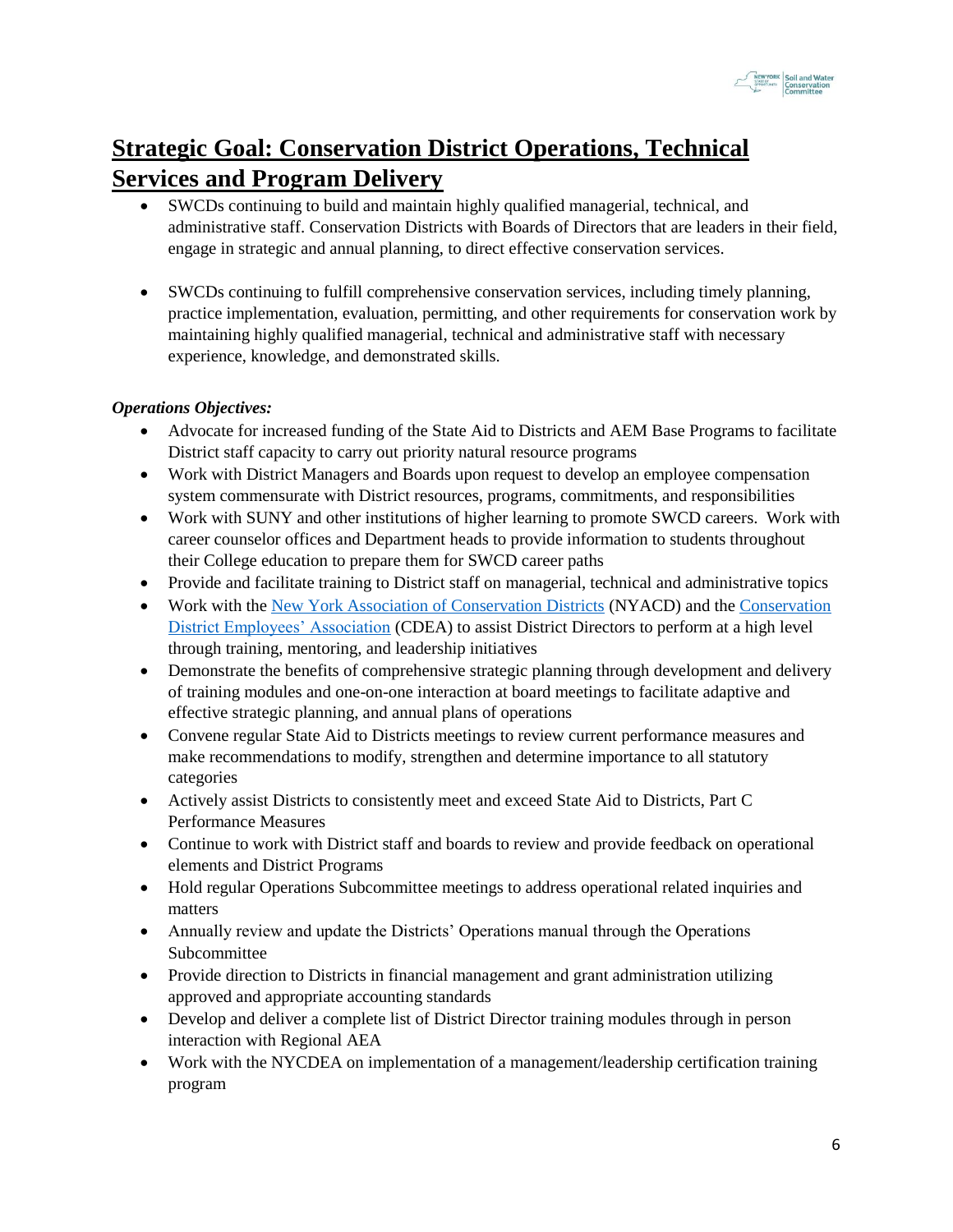

- Recruit and maintain State Committee Staff with diverse managerial, technical, and administrative skills to assist Districts to achieve priority projects and programs
- Provide training and resources to support District staff to assist municipalities with conservation delivery and community/natural resource resiliency on a watershed scale
- Work with CDEA to offer opportunities for District mentoring and connection with other Districts that have skilled staff and successful programs
- Encourage Districts to assist in the establishment of inter-municipal agreements
- Increase Districts' ability to design and certify commonly used conservation practices while limiting exposure to liability and improving quality assurance throughout state funded programs
- Increase number of Districts with technical staff certified in applicable areas (e.g., CCA, CNMP, CPESC, JAA, CAA, NYSESCCP, and CPMSM certification, etc.)
- Expand Conservation Approval Authority (CAA) for Districts to achieve and maintain authorization to design and certify Conservation ("C") related best management practice systems for state grant purposes
- Facilitate relationship building and goal setting to assist District staff in obtaining Engineering and Ecological Science Job Approval Authority for NRCS conservation practices

#### **Public Relations and Community Outreach**

#### *Objectives:*

- Release annual report of District accomplishments, as well as other outreach materials, on a timely basis
- Build public recognition of the roles and benefits of Districts in protecting local natural resources and addressing environmental concerns through articles, brochures, annual reports, etc.…
- Build public recognition for the environmental stewardship role of NY farmers and the benefits of well managed farms to local communities
- Promote Districts' capacity to design, implement, evaluate, and maintain projects to municipalities and State
- Be responsive in assisting the public and other local units of government in providing conservation program information and local points of contact
- Assist publishing, promoting, and marketing District concepts and activities to the public on a state-wide scale
- Continue to work with DEC and Districts to showcase the DEC/SWCC/DAM MOU and cooperative agreements to State & Local municipalities, watershed organizations and the public

#### *Funding Objectives:*

- o Continue to improve upon the current system for State Committee funding distribution and vouchering, by increasing efficiency in processing payments, contracts, and amendments
- o Increase AEM Base Funding maximum amounts allowable for reimbursement in a given funding year to keep up with increasing agricultural conservation opportunities and challenges
- o Provide for the expansion of practices eligible to be funded to support innovative, cost effective best management practices
- o Seek increased funding of the EPF for all EPF line items where Districts are eligible applicants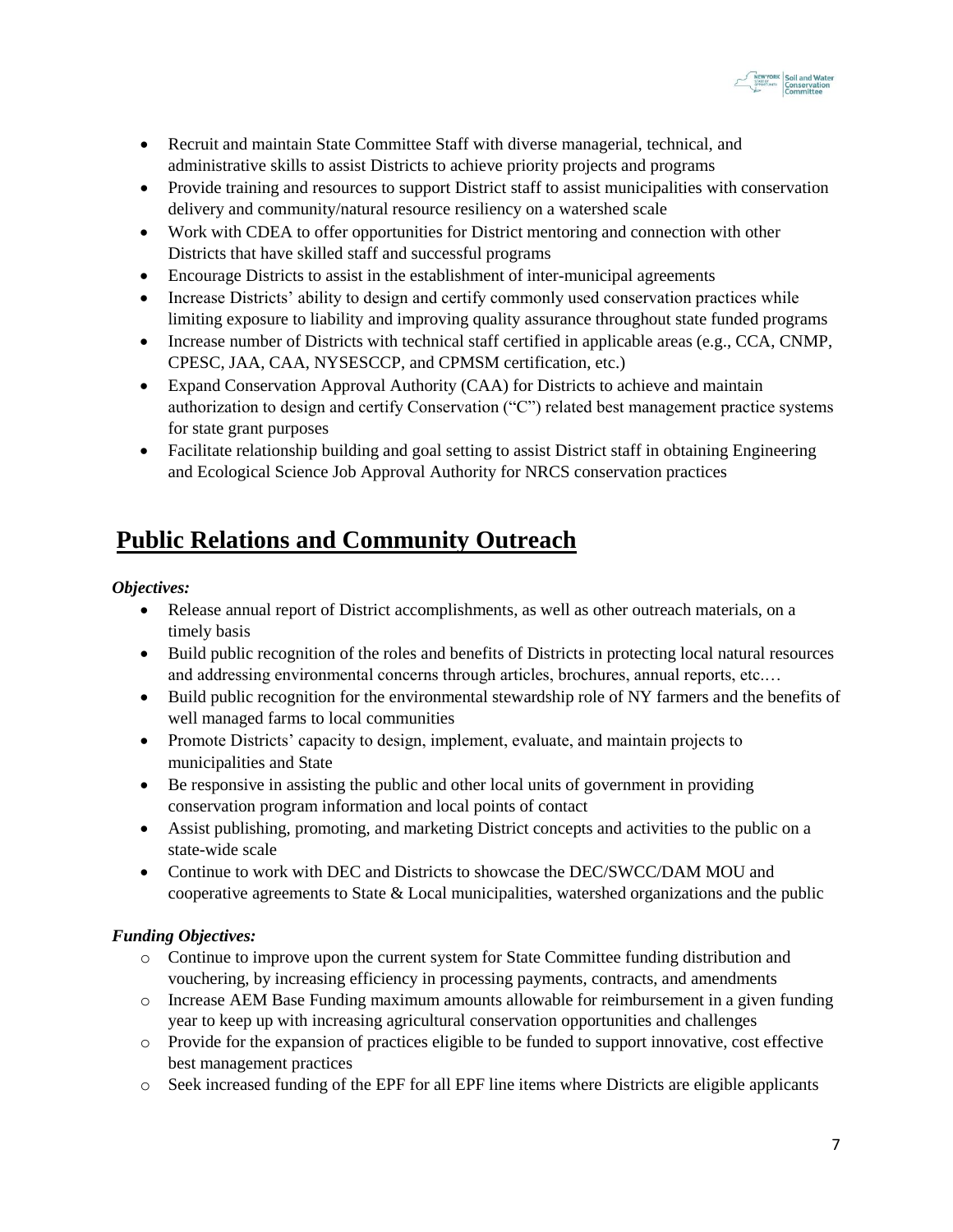

## **Information Technology; Data Management, GIS, Modeling and Reporting**

- Implement a comprehensive data management plan (enterprise type system) that allows for greater data security, quality controls, timely upgrades, and direct data entry. The plan will also ensure compatibility with other department IT projects, NYS DEC data management and reporting, and geographic information systems (GIS)
- Continue to grow State Committee and District capacity in geospatial data management and graphics generation
- Implement web-based system for inter-agency and intra-agency reporting including map sharing capability, data forms, and database information
- Provide timely and accurate conservation data to state, federal, and local governments for decision making purposes
- Create opportunities to collaborate with municipalities and other agencies/organizations on technology needs and solutions through resource sharing and sharing of expertise
- Increase District capabilities to assist municipalities and other agencies/organizations in collecting and analyzing natural resource data for land use planning decisions
- Continue to improve citizen access to non-sensitive conservation and agency information, primarily through document management and web-based document libraries, GIS Storyboards
- Provide Districts with the tools to track, report and evaluate program accomplishments by watershed and encourage Coalitions of Conservation Districts to coordinate efforts
- Establish timelines/benchmarks to create and carry out data management plan with department ITS staff
- Implement a regular form of data communication with Conservation Districts (reports, newsletter, etc.)
- Provide coalitions of Districts with data to enhance and implement their joint projects
- Maintain a statewide web-based GIS Storyboard on conservation accomplishments across the state
- Explore data analytics models to most effectively translate program data into decision-making information
- Track and report agricultural conservation and ecological services data
- Track, monitor, model, and report on conservation systems for water quality, climate change mitigation, adaptation and other environmental benefits
- Track and report on Conservation District collaborations with partners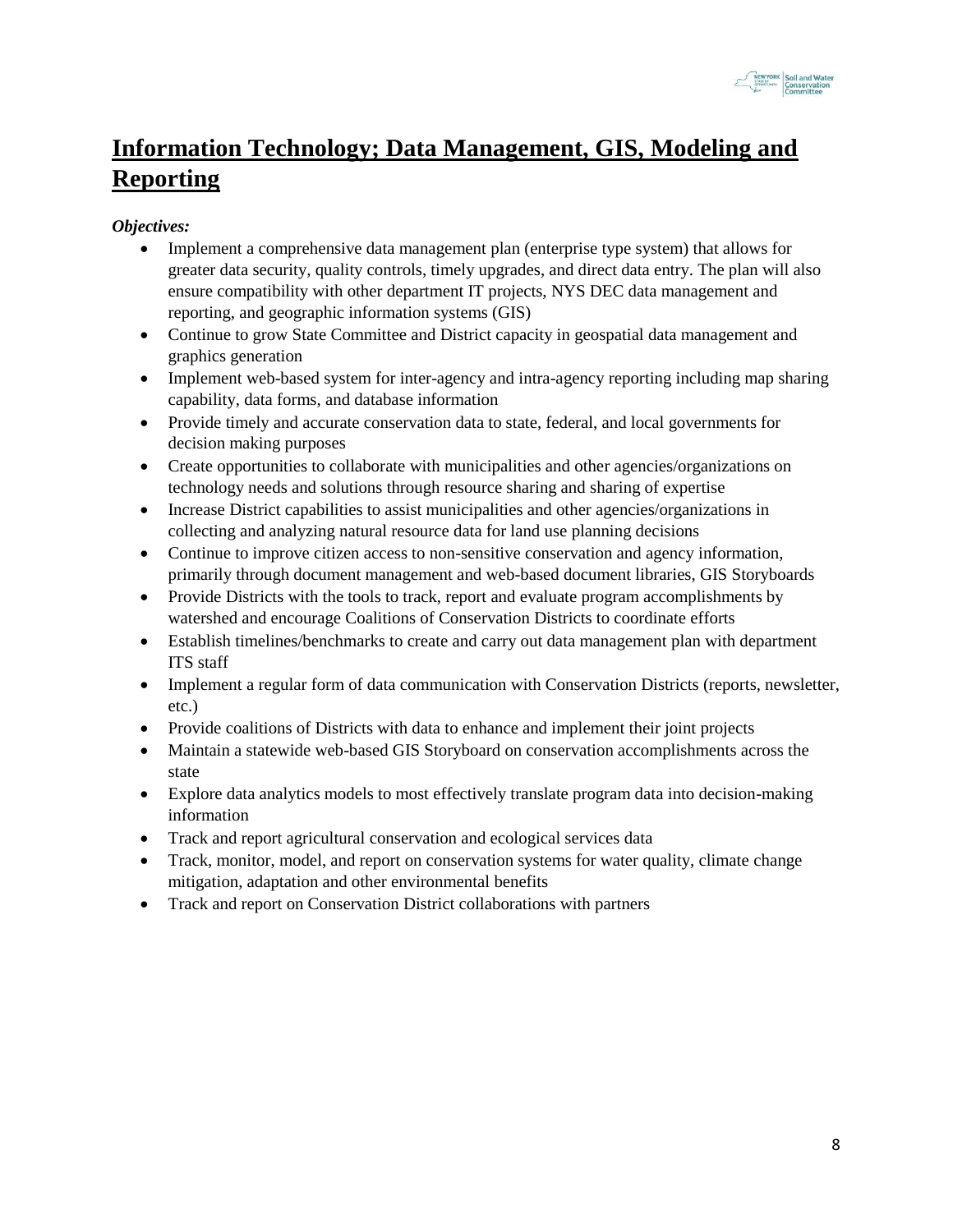

## **Strategic Goal: Comprehensive Natural Resources Management**

The goal of the State Committee is to achieve a high level of environmental stewardship across all land uses and types through science-based comprehensive natural resources management.

## **Agricultural Environmental Management (AEM)**

- Continue to promote [advance] agricultural environmental management and protection efforts through grass roots, local decision making, and cooperative partnerships
- Increase investment in Soil Health Management: healthy soils rich in organic matter can increase crop yields, increase profits, increase water holding capacity, reduce flooding impacts, improve nutrient storage and cycling, decrease runoff, and sequester greenhouse gas emissions
- Increase investment in Riparian Forest Buffers: Riparian Forest Buffers are one of the most effective practices when it comes to improving and protecting water quality and are an important component in mitigating statewide water quality issues such as [Harmful Algal Blooms](https://www.dec.ny.gov/chemical/113733.html) (HABs) and nutrient pollution. When applied and maintained appropriately, forest buffers can effectively remove pesticides and nutrients, reduce sedimentation, and positively impact the aquatic ecosystem. Moreover, planting trees on available non-forest land removes carbon from the atmosphere and stores it in the new forest in turn helping the state meet climate change mitigation goals
- Seek new and/or strengthen existing partnerships and cooperation for AEM Framework development, continue to integrate the AEM Framework into State agriculture programs
- Provide direct training opportunities to SWCD employees through one-on-one and group training events to advance District capacity to develop sound and implementable AEM plans
- Increase investment in core and emerging, cost effective Best Management Practice (BMP) Systems to enhance all-natural resources and farm viability
- Increase District capacity to identify and address critical agricultural conservation issues
- Continue to expand the planning priority areas covered by AEM, for example (Stream Corridor, Forestry, etc.) to increase the SWCDs abilities to assist a diverse agricultural community
- Actively work with Districts to seek opportunities to implement agricultural conservation measures as identified in Harmful Algal Bloom plans
- Assist Conservation Districts in strengthening and implementing their AEM Strategies through local, regional, and statewide meetings, training events and workshops
- Enable Conservation Districts to receive full AEM reimbursement by identifying overlooked AEM opportunities, and informing them of new AEM eligible activities
- Establish a noncompetitive AEM Base cost-share program to increase implementation of AEM Tier 3 plans
- Actively support Conservation Districts through direct staff mentoring and written guidance as they implement the noncompetitive AEM Base cost-share program
- Increase state, local, and federal stakeholder understanding and buy-in on the value of a local AEM Strategy
- Effectively address critical issues related to the AEM Base, AgNPS, and CRF programs through efficient policy deliberation and execution
- Identify and support partnership research efforts that address BMP System effectiveness and advances new and innovative technologies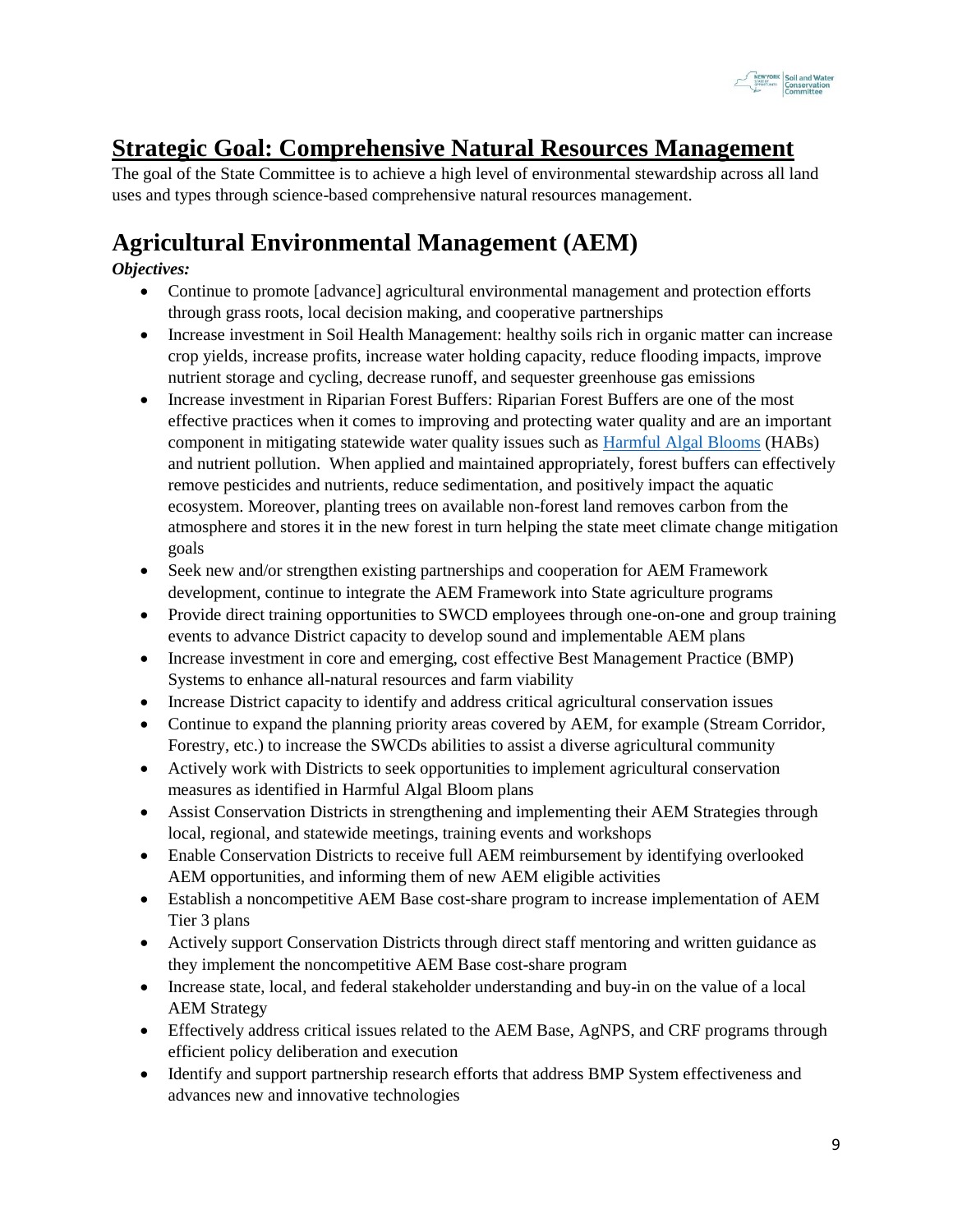

- Assist partners to provide information to farmers on present and projected climate change driven impacts
- Build upon state framework for research, development, and implementation of agricultural climate change adaptation strategies
- Continue to coordinate AEM Framework with existing and emerging academic and applied research to advance agricultural GHG mitigation/sequestration strategies
- Continue to coordinate AEM Framework with existing and emerging academic and applied research to advance agricultural climate change adaptation strategies
- Continue to build on framework to advance the implementation of agricultural BMP Systems to reduce and mitigate greenhouse gases (GHGs)
- Seek increases in funding for the Climate Resilient Farming Program to continue efforts to reduce agricultural greenhouse gases, sequester multisector emissions sources and advance on farm and community-wide resiliency measures
- Work with State and Federal Partners to explore ways to reduce energy consumption on farms through conservation efforts

## **Ecosystem-Based Management (EBM)**

*Objectives:*

- Foster District understanding of the value of incorporating an EBM approach
- Increase Advisory members' recognition of the State Committee and Districts' role in EBM
- Continue to implement the successful EBM project model and share information with State Committee, Department of Agriculture and Markets and conservation partners
- Increase number of on the ground EBM projects to meet emerging and existing comprehensive natural resource management needs

## **Emergency Management and Community Resiliency**

- Facilitate District partnerships with pertinent agencies and organizations to better coordinate emergency management planning, including resiliency planning, immediate response, and longterm recovery efforts
- Facilitate District cooperation and shared services during emergency management phases, including joint planning, response, and recovery efforts
- Educate state and federal emergency management agencies on the capacities and roles of the State Committee and Districts in supporting disaster assistance response
- Increase District capacity statewide to assist municipalities in post-flood emergency stream intervention protocols
- Provide training coordination and support to Districts on protection, recovery, and restoration of natural resources proactively and following extreme weather events (e.g. Post Flood Emergency Stream Intervention, soil health, NAACC Protocol, RRAMP, emergency conservation funding)
- Support Districts ability to work with Army Corp of Engineers (ACOE) and DEC to obtain emergency permit authorization. Support cooperation/collaboration between all parties for emergency permit authorization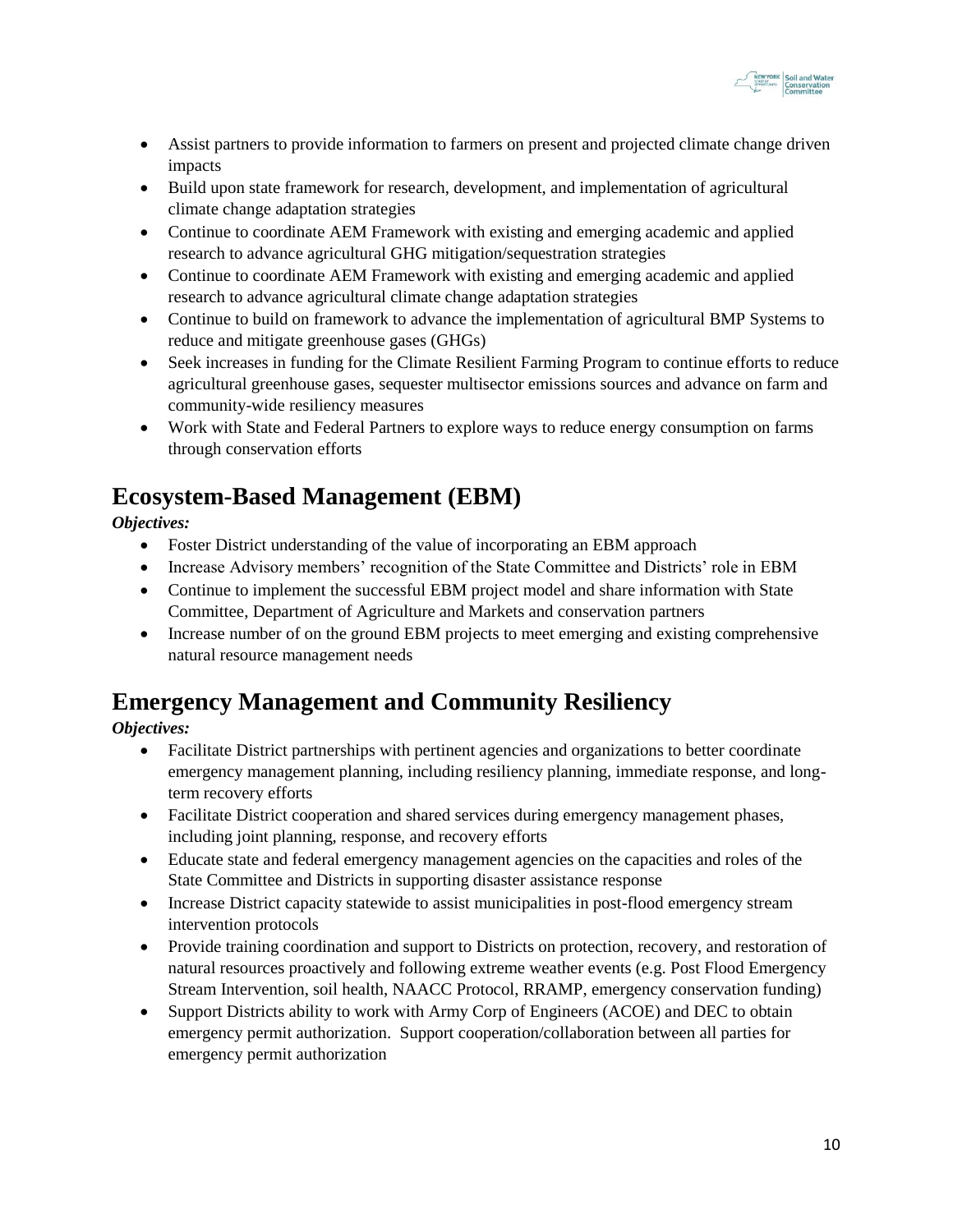

• Continue to advocate for and secure additional State Aid to Districts to provide direct funding assistance to raise District capacity to address community resiliency and community emergency management

#### **Stormwater Management**

*Objectives:*

- Promote Districts' capacity to assist municipalities in meeting Stormwater Phase 2 permit requirements
- Facilitate District continued involvement in the 4-hour Erosion and Sediment training for contractors 2-hour Code Enforcement Officer training and other training modules as they are developed in conjunction with renewed/updated Stormwater permit requirements.
- Continue support for NYS Erosion & Sediment Control Certification Program
- Continue to support the CDEA to continue to advance the CDEA on-line version of the NYS DEC 4-hour course
- Coordinate funding and technical support to Districts to design, implement, evaluate, and maintain Green Infrastructure projects
- Facilitate opportunities for District involvement in existing state and federal programs that support installation of stormwater projects (e.g. State Aid to Districts, Water Quality Improvement Projects, Green Innovations Grant Program, (CRF, AgNPS, and AEM Base CS for upland water management)
- Maintain SWCC staff professional certifications in Erosion Control and Stormwater Management to continue assistance to Districts with Stormwater Training, project review, tech assistance, District staff technical development

#### **Watershed Management**

- Support District involvement with, and leadership in watershed management.
- Work with partners and Districts to promote District development of watershed management plans and programs to assist municipalities and county governments with local priorities.
- Continue promotion and support for watershed-based coalitions of Conservation Districts
- Increase partner agency support for implementation of completed watershed management plans
- Promote Intermunicipal Agreements for District led watershed management services
- Restore and maintain biodiversity and terrestrial/aquatic ecosystems on a watershed scale
- Promote the implementation, establishment and maintenance of conservation buffers on a watershed
- Promote the protection/construction of wetlands in the landscape for flood attenuation, maintaining surface water flow, aquifer and groundwater recharge, water quality improvement, carbon sequestration, and biological productivity
- Promote District involvement in invasive species management and control to promote watershed health
- Determine feasibility of working with Districts to develop "sub-watershed" coalitions of Districts within larger basins. This will allow the SWCC to target resources through a coordinated and comprehensive approach (e.g. Eastern Finger Lakes Cover Crop Project collaboration, Genesee River Basin Coalition)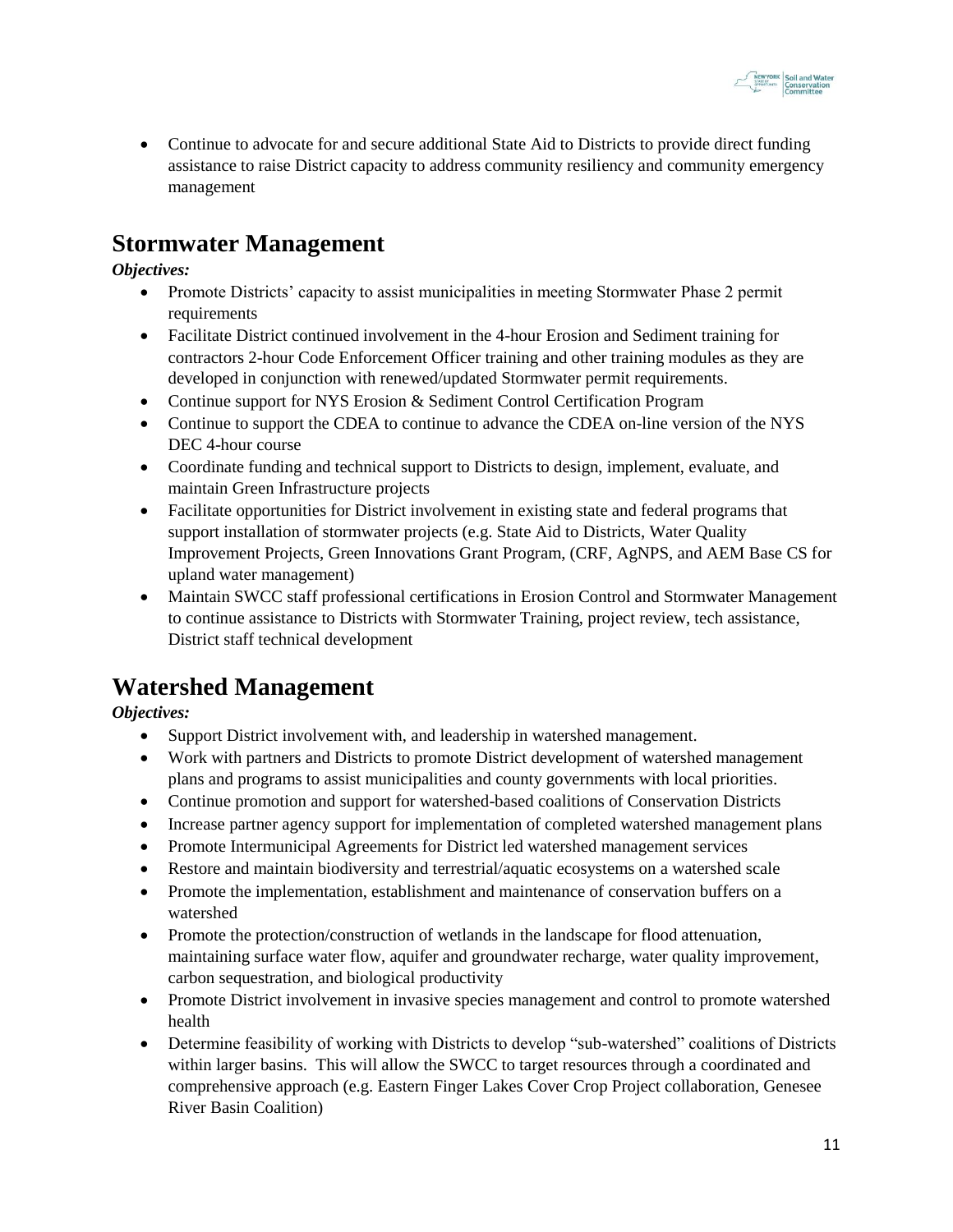

- Increase established and supported Coalitions access to funding and technical support to improve watershed management on a basin level
- Support District involvement in source water protection planning and implementation projects

#### **Strategic Goal: Cooperative Conservation**

**Cooperative partnerships are established and/or reinforced to advance common natural resources conservation goals and support of Conservation District program delivery.**

- Increase recognition by partner entities of Conservation Districts as the link to landowners, municipalities, watershed groups, and local communities
- Enhance partnerships with federal, state, and local agencies, and other organizations to expand financial resources for conservation implementation, including regional engineering assistance
- Support the goals and objectives of the New York State implementation of the Safe Drinking [Water Act](https://www.epa.gov/sdwa) (SDWA) through interagency coordination and local initiatives led by Conservation Districts to protect public drinking water supplies
- Support the goals and objectives of the New York State Nonpoint Source Management Program through interagency coordination and local initiatives led by Conservation Districts to enhance consistency with the Clean Water Act Section 319 requirements and related Section 319 guidelines
- Support the goals and objectives of the NYS Methane Reduction Plan (May 2017) through interagency coordination, local initiatives led by Conservation Districts, and the Climate Resilient Farming grant program
- Support the goals and objectives of the [US Climate Alliance](https://www.usclimatealliance.org/) to reduce greenhouse gas emissions
- Review and revise if necessary existing MOUs with Federal and State partners to identify agency roles and responsibilities to enhance program coordination
- Provide opportunities for Advisory Members to engage in a broad spectrum of natural resource issues and policies at monthly State Committee meetings and through engagement in subcommittee meetings and special project advancement
- Broaden the membership and role of the State Committee Technical Advisory Committee to provide for a forum to exchange information, and advice to Voting Members for policy and program development
- Identify opportunities for new and expanding State Committee partnerships
- Proactively identify opportunities for District involvement in existing or proposed state and federal programs
- Review 4-Way Partnership MOU to redefine roles, and responsibilities
- Hold quarterly 4-Way Partnership meetings
- Utilize partners to apprise Districts on emerging issues, technologies, and opportunities